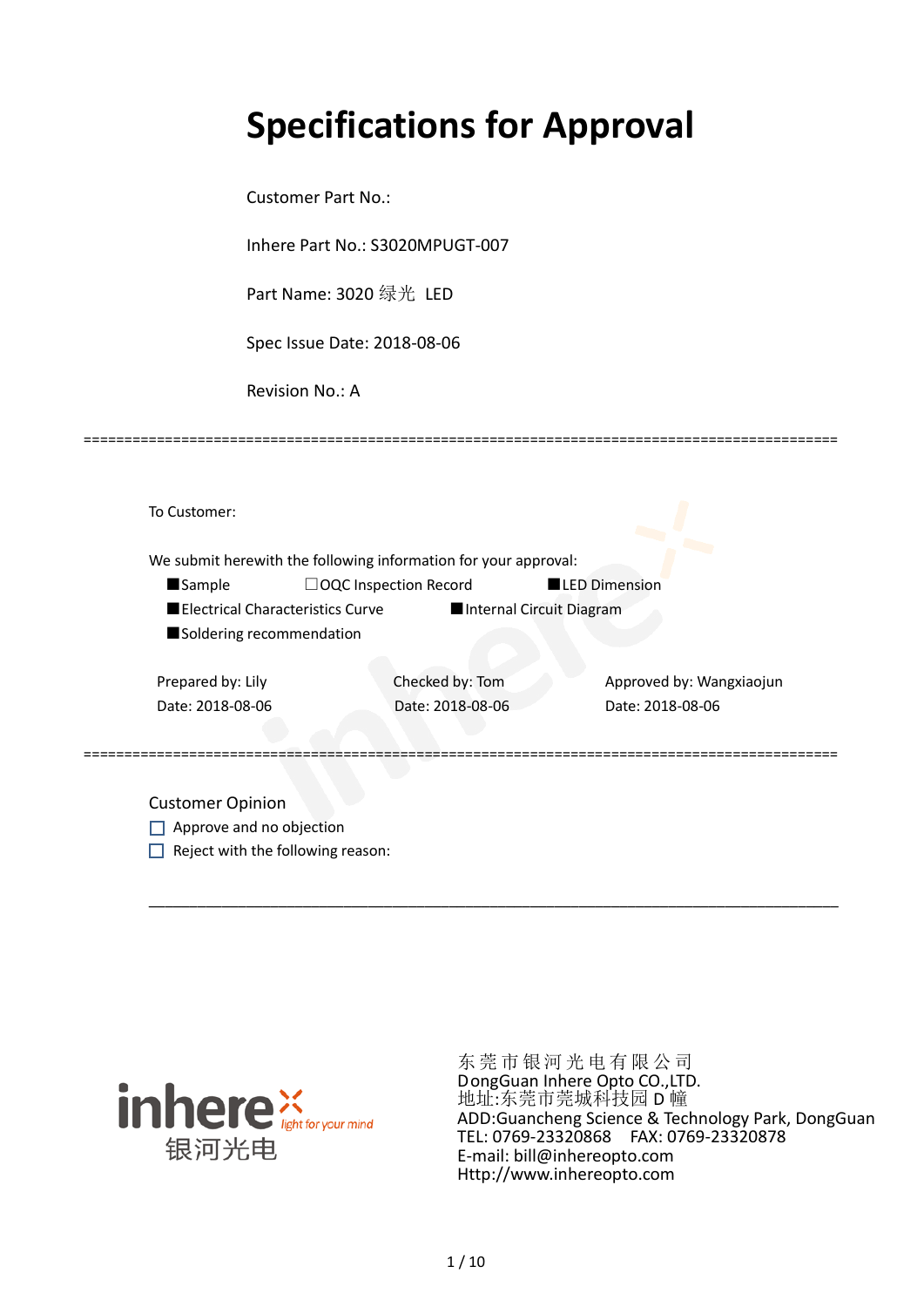#### **Features**

3.0mmⅹ2.0mm LED, 1.3mm thickness

Low power consumption

Wide view angle

Package: 3000pcs/reel

RoHS Compliant

#### **Applications**

Ideal for back light and indicator

Various colors and lens types available

# **Package outlines Recommend Pad Layout**



| Part No.       | <b>Emitted color</b> | <b>Dice</b> | Lens color  |  |
|----------------|----------------------|-------------|-------------|--|
| S3020MPUGT-007 | Green                | InGaN/GaN   | Transparent |  |

Notes:

 $+$  0

All dimensions are in millimeters (inches);

Tolerances are ±0.1mm (0.004inch) unless otherwise noted.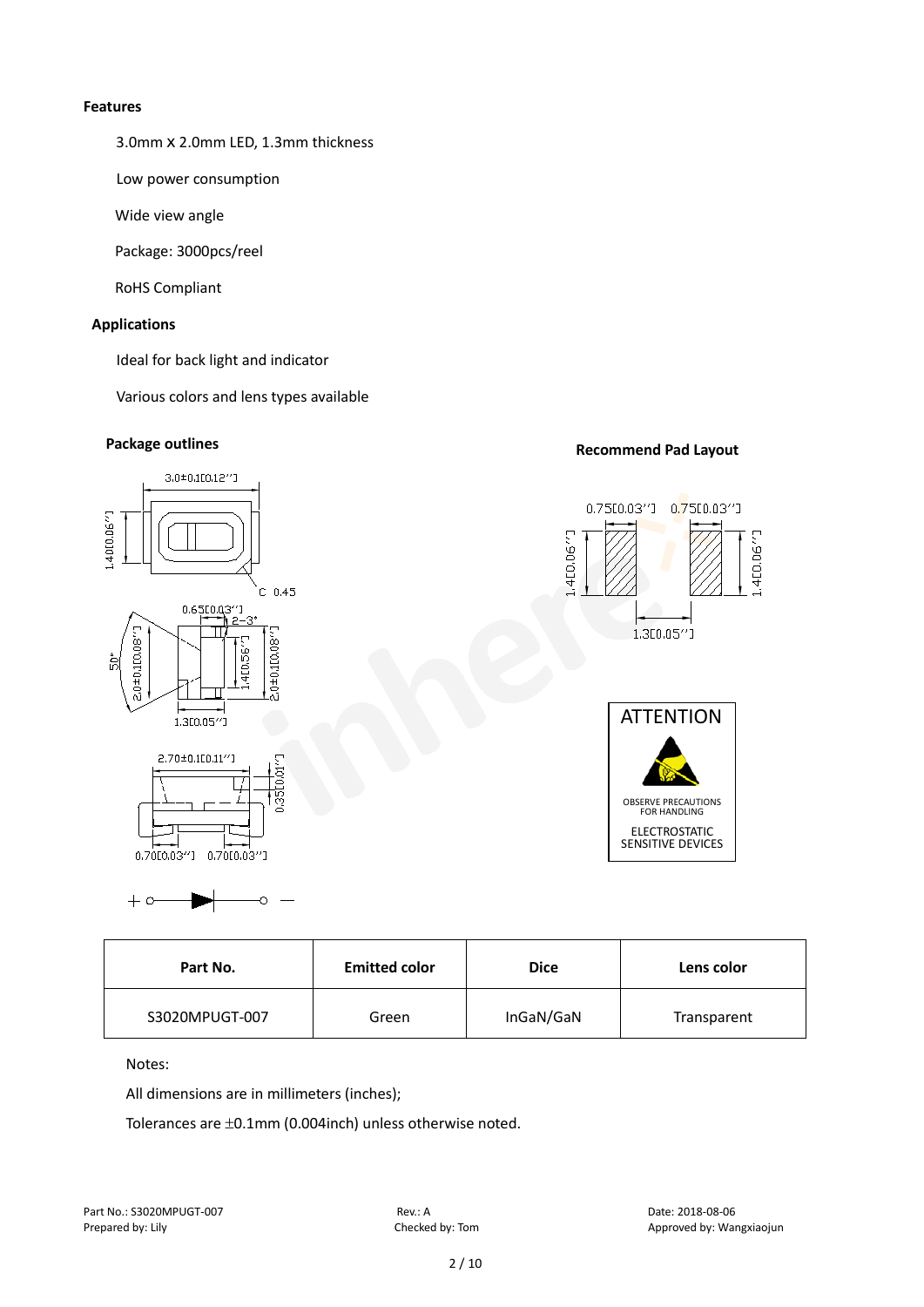# **Absolute Maximum Ratings (Ta=25**℃)

| Parameter                              | Symbol      | Value      | Unit           |
|----------------------------------------|-------------|------------|----------------|
| Forward current                        | If          | 20         | m <sub>A</sub> |
| Reverse voltage                        | Vr          | 5          | $\vee$         |
| Power dissipation                      | Pd          | 108        | mW             |
| Operating temperature                  | Top         | $-40$ ~+80 | $^{\circ}$ C   |
| Storage temperature                    | <b>Tstg</b> | $-40$ ~+85 | $^{\circ}$ C   |
| Peak pulsing current (1/8 duty f=1kHz) | Ifp         | 125        | mA             |

# **Electro-Optical Characteristics (Ta=25**℃)

|                             | <b>Test</b>      | Symbol           | Value |            |            | Unit   |
|-----------------------------|------------------|------------------|-------|------------|------------|--------|
| Parameter                   | <b>Condition</b> |                  | Min   | <b>Typ</b> | <b>Max</b> |        |
| Wavelength at peak emission | $If=20mA$        | $\lambda p$      | --    | 518        |            | nm     |
| Spectral half bandwidth     | $If=20mA$        | $\Delta \lambda$ | --    | 37         | --         | nm     |
| Dominant wavelength         | $If=20mA$        | λd               | 520   | --         | 530        | nm     |
| Forward voltage             | $If=20mA$        | Vf               | 2.8   | --         | 3.6        | $\vee$ |
| Luminous intensity          | $If=20mA$        | Iv               | 1250  | 1580       |            | mcd    |
| Viewing angle at 50% lv     | $If=20mA$        | $2\theta$ 1/2    | $-$   | 120        | $-$        | Deg    |
| Reverse current             | $Vr = 5V$        | Ir               | --    | --         | 10         | μA     |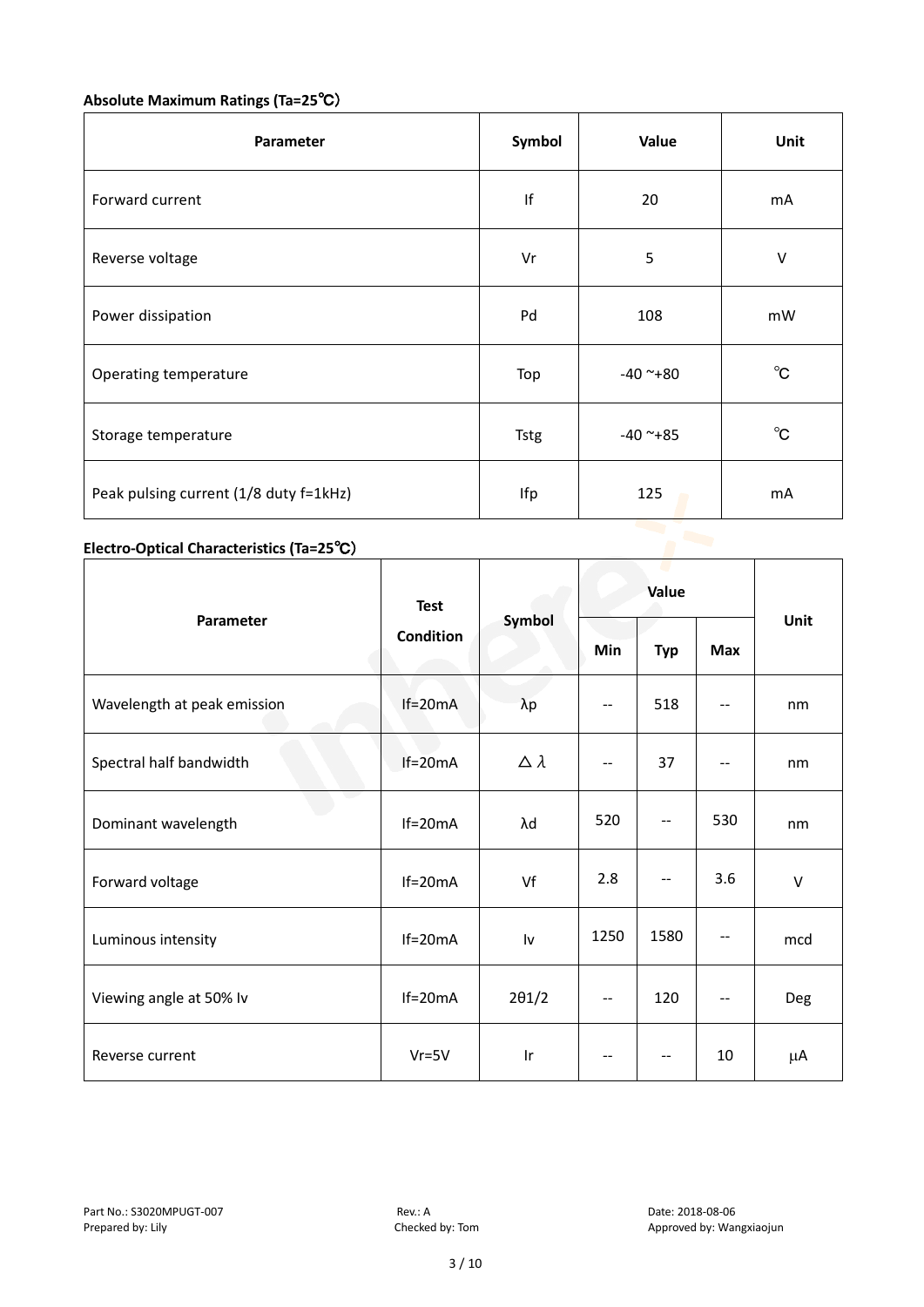#### **Optical Characteristic Curves**

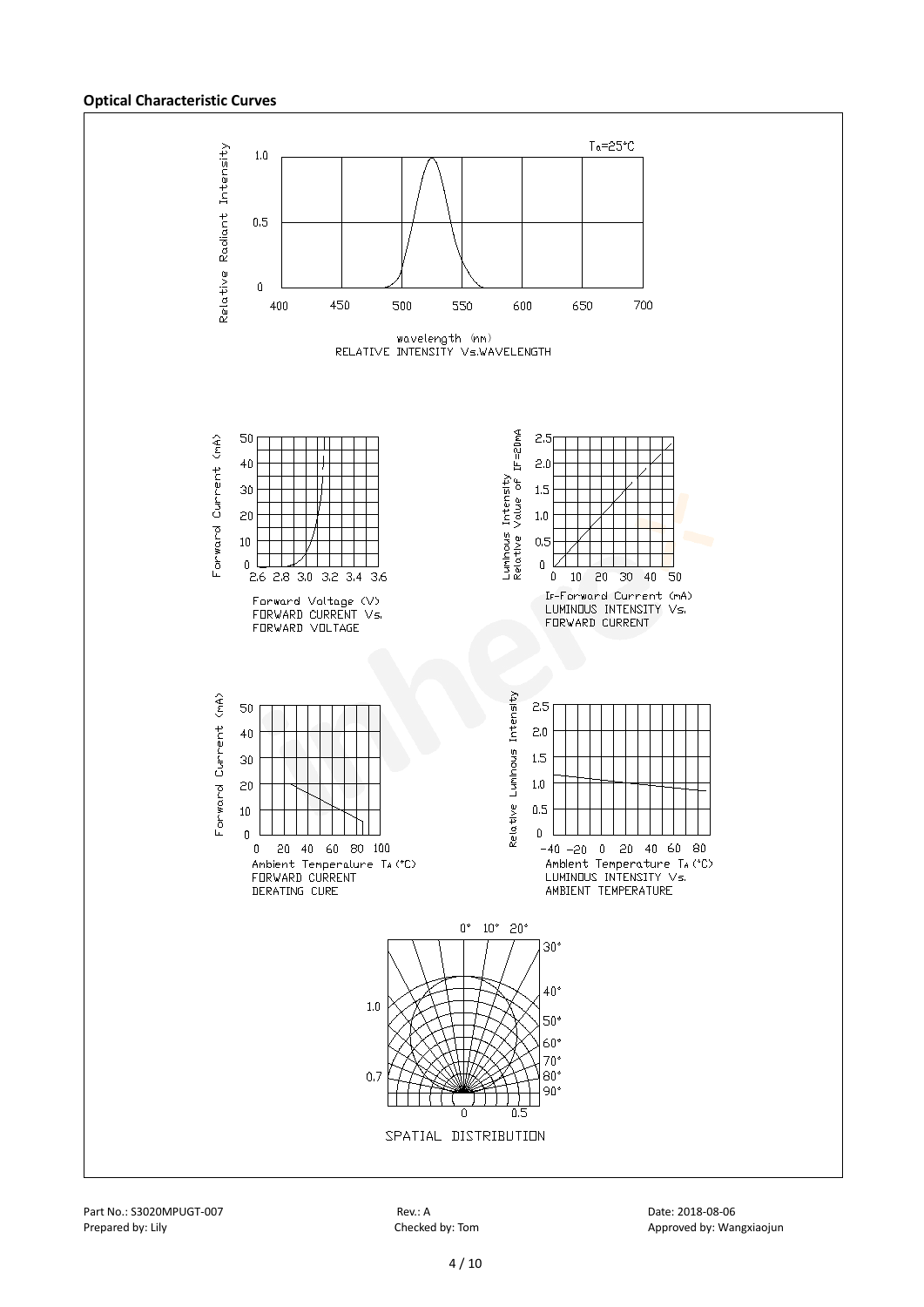#### **Reflow Profile**

Reflow Temp/Time



#### Notes:

- 1. We recommend the reflow temperature 245℃ (±5℃). The maximum soldering temperature should be limited to 260℃.
- 2. Don't cause stress to the epoxy resin while it is exposed to high temperature.
- 3. Number of reflow process shall be 2 times or less.

#### ■Soldering iron

Basic spec is  $\leq$  5sec when 320°C (±20°C). If temperature is higher, time should be shorter (+10°C $\rightarrow$ -1sec). Power dissipation of iron should be smaller than 20W, and temperatures should be controllable .Surface temperature of the device should be under 350℃.

#### **Rework**

- 1. Customer must finish rework within 5 sec under 340℃.
- 2. The head of iron cannot touch copper foil
- 3. Twin-head type is preferred.



Avoid rubbing or scraping the resin by any object, during high temperature, for example reflow solder etc.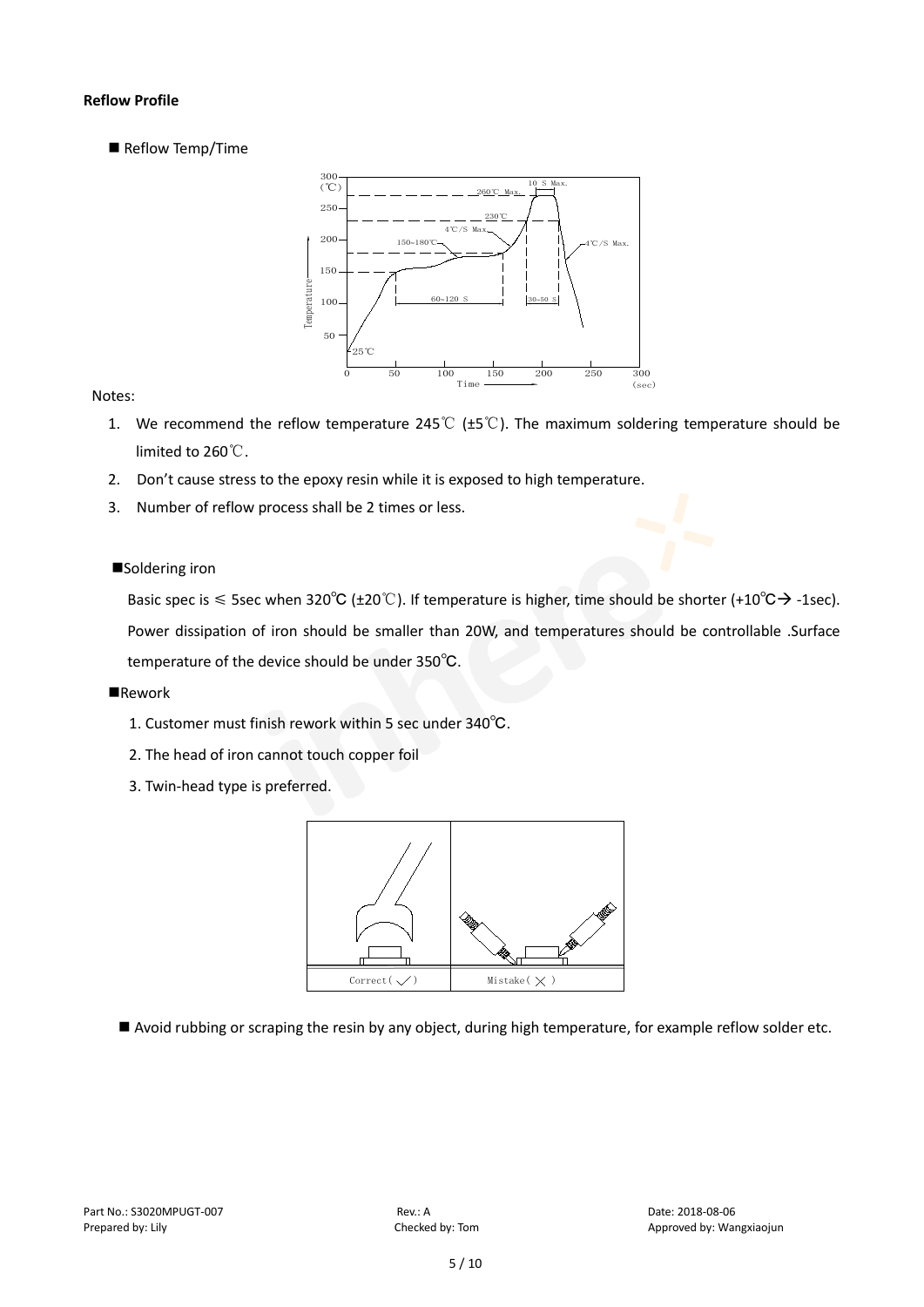#### T**est circuit and handling precautions**

Test circuit



■ Handling precautions

#### 1. Over-current-proof

Customer must apply resistors for protection; otherwise slight voltage shift will cause big current change

(Burn out will happen).

#### 2. Storage

2.1 It is recommended to store the products in the following conditions:

Humidity: 60% R.H. MAX.

Temperature: 5℃~30℃

- 2.2 Shelf life in sealed bag: 12 month at <5℃~30°C and <30% R.H. after the package is opened, the products should be used within 24hrs or they should be keeping to stored at≦20 R.H. with zip-lock sealed.
- 3. Baking

It is recommended to baking before soldering. The Conditions is: 60±5℃/24hrs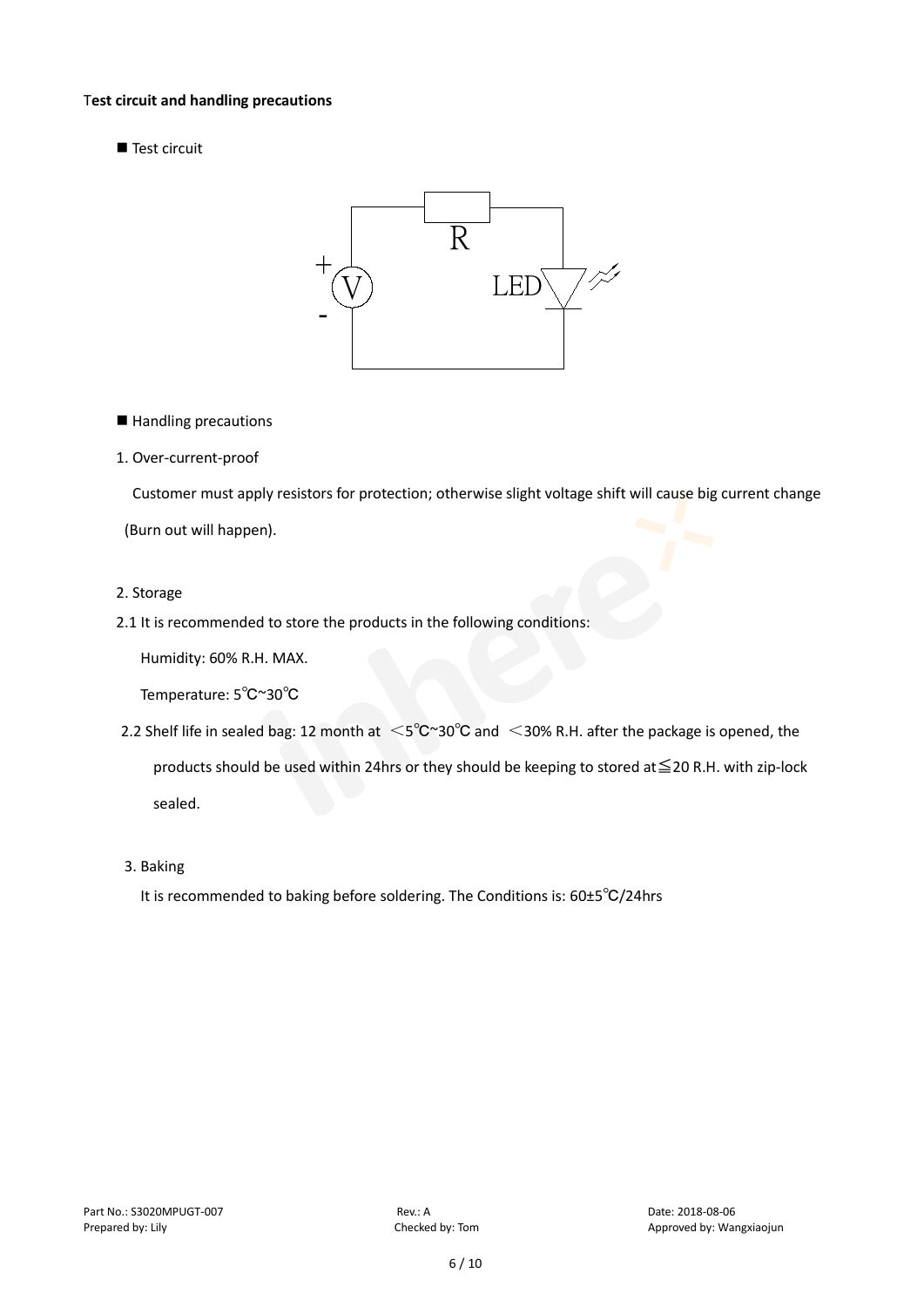#### **Test Items and Results of Reliability**

| <b>Test Item</b>                                  | <b>Test Conditions</b>                                                         | <b>Standard</b><br><b>Test Method</b> | <b>Note</b> | <b>Number of</b><br><b>Test</b> |
|---------------------------------------------------|--------------------------------------------------------------------------------|---------------------------------------|-------------|---------------------------------|
| <b>Reflow Soldering</b>                           | Ta=260 $\pm$ 5 °C, Time=10 $\pm$ 2S                                            | JB/T 10845-2008                       | 3times      | 0/22                            |
| Salt Atmosphere                                   | Ta=35±3°C, PH=6.5 $\sim$ 7.2                                                   | GB/T 2423.17-2008                     | 24hrs       | 0/22                            |
| Temperature Cycling                               | -40 $±5^{\circ}$ C<br>$30±1$ min<br>个→(25℃/5±1min)↓<br>100±5°C<br>$30±1$ min   | GB/T 2423.22-2012                     | 100cycles   | 0/22                            |
| <b>Thermal Shock</b>                              | Ta=-40±5 $\degree \text{C}$ $\sim$ 100±5 $\degree \text{C}$ ,<br>15±1min dwell | GB/T 2423.22-2012                     | 100cycles   | 0/22                            |
| High Humidity High Temp.<br>Cycling               | Ta=30±5 °C $\sim$ 65±5 °C,<br>90±5%RH,24hrs/1cycle                             | GB/T 2423.4-2008                      | 10cycles    | 0/22                            |
| High Humidity High Temp.<br>Storage Life          | Ta=85±5 °C, $\psi$ (%)=85±5%RH                                                 | GB/T 2423.3-2006                      | 1000hrs     | 0/22                            |
| High Temperature<br><b>Storage Life</b>           | Ta=100±5°C, non-operating                                                      | GB/T 2423.2-2008                      | 1000hrs     | 0/22                            |
| Low Temperature<br>Storage Life                   | Ta=-40±5℃, non-operating                                                       | GB/T 2423.1-2008                      | 1000hrs     | 0/22                            |
| Life Test                                         | Ta=26±5℃,@20mA,<br>$\psi$ (%)=25%RH~55%RH                                      |                                       | 1000hrs     | 0/22                            |
| High Humidity High Temp.<br><b>Operating Life</b> | Ta=85±5 $\degree$ C, @20mA,<br>$\psi$ (%)=85%RH                                | GB/T 2423.3-2006                      | 500hrs      | 0/22                            |
| Low Temperature<br><b>Operating Life</b>          | Ta=-20±5℃,@20mA                                                                | GB/T 2423.1-2008                      | 1000hrs     | 0/22                            |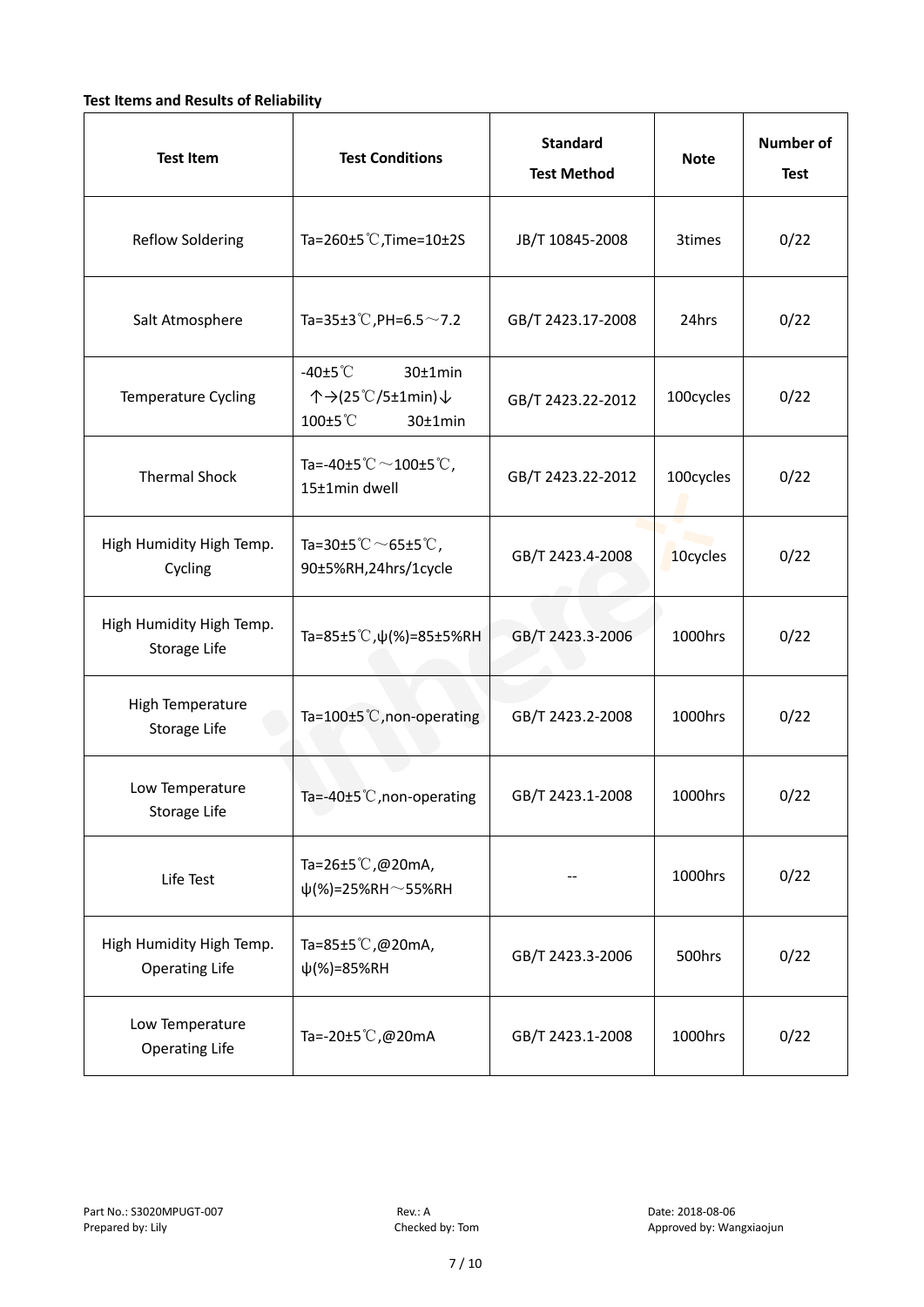#### **Forward Voltage Rank Combination (IF=20mA)**

| Rank                      | Min.    | Max.    | Unit    |
|---------------------------|---------|---------|---------|
| $\boldsymbol{\mathsf{H}}$ | $2.8\,$ | 2.9     |         |
|                           | 2.9     | 3.0     |         |
| J                         | 3.0     | 3.1     |         |
| К                         | 3.1     | 3.2     |         |
| L                         | 3.2     | 3.3     | $\sf V$ |
| ${\sf M}$                 | 3.3     | 3.4     |         |
| ${\sf N}$                 | 3.4     | 3.5     |         |
| $\mathsf O$               | $3.5\,$ | $3.6\,$ |         |

### **Luminous Intensity Rank Combination (IF=20mA)**

| Rank | Min. | Max. | Unit |
|------|------|------|------|
|      | 1000 | 1250 |      |
| U    | 1250 | 1600 |      |
|      | 1600 | 2000 | mcd  |
| W    | 2000 | --   |      |

#### **Dominant Wavelength Ranks combination (IF=20mA)**

| Rank | Min. | Max. | Unit |
|------|------|------|------|
| Gk   | 520  | 522  |      |
| GI   | 522  | 524  |      |
| Gm   | 524  | 526  | nm   |
| Gn   | 526  | 528  |      |
| Go   | 528  | 530  |      |

#### **Group Name on Label (Example DATA: J U Gm 20)**

| DATA: J U Gm 20 | Vf(V)            | Iv (mcd)  | λd (nm) | <b>Test Condition</b> |
|-----------------|------------------|-----------|---------|-----------------------|
| J→U→Gm→20       | $3.0^{\circ}3.1$ | 1250~1600 | 524~526 | $IF=20mA$             |

Notes:

- 1. The tolerance of luminous intensity (Iv ) is  $\pm 15\%$ .
- 2. The tolerance of dominant wavelength is ±1nm.
- 3. This specification is preliminary.
- 4. This specification is a standard specification of our factory, can make in accordance with customer's special requirement.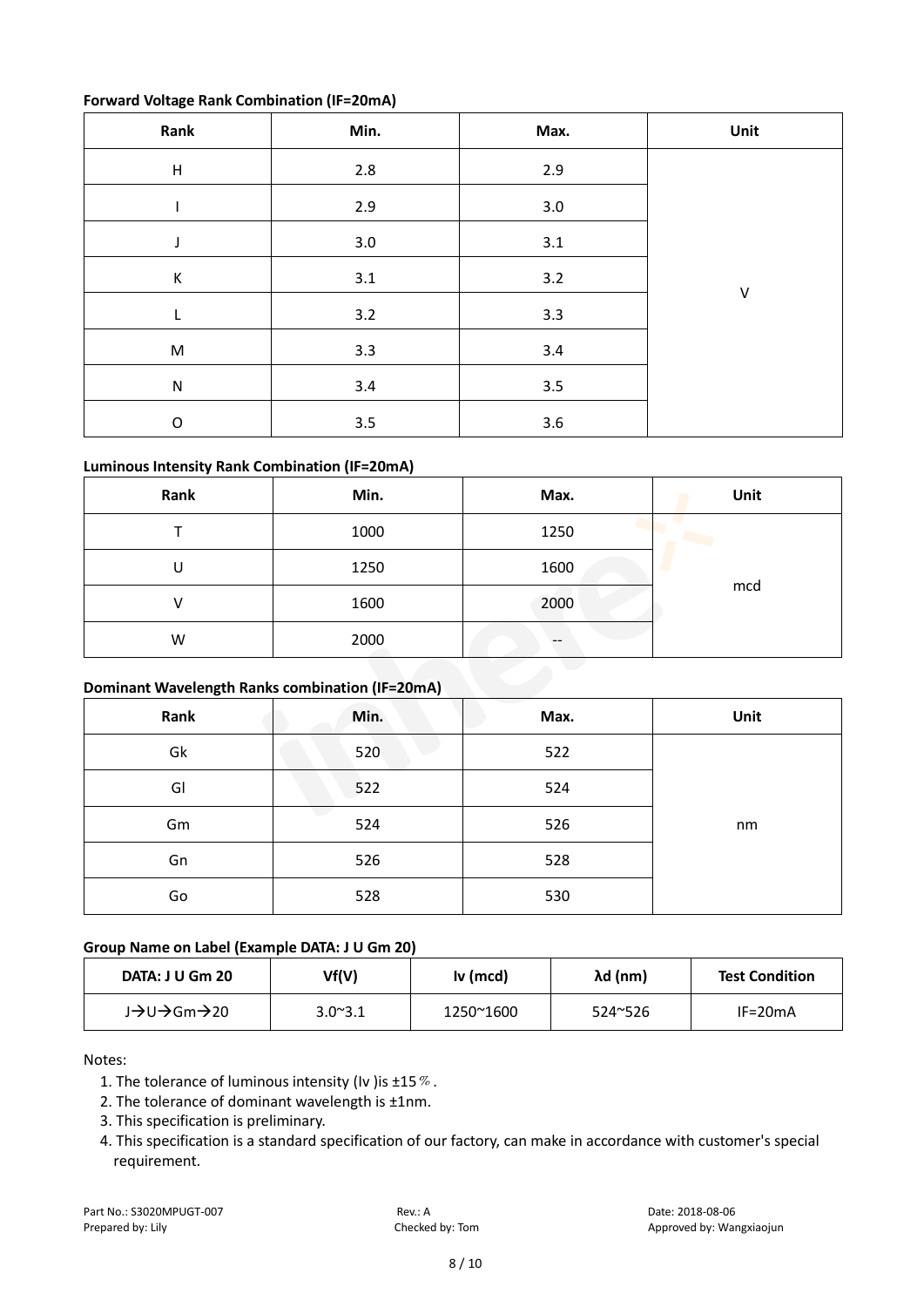#### **3020 Series SMD Chip LED Lamps Packaging Specifications**

- 
- Feeding Direction **Constanting Construction Constanting Operations Construction Constanting Construction Constanting Construction**





**Dimensions of Tape (Unit: mm)**



Notes:

- 1. Empty component pockets are sealed with top cover tape;
- 2. The maximum number of missing lamps is two;
- 3. The cathode is oriented towards the tape sprocket hole in accordance with ANSI/EIA RS-481 specifications.
- 4. 3,000pcs/Reel.